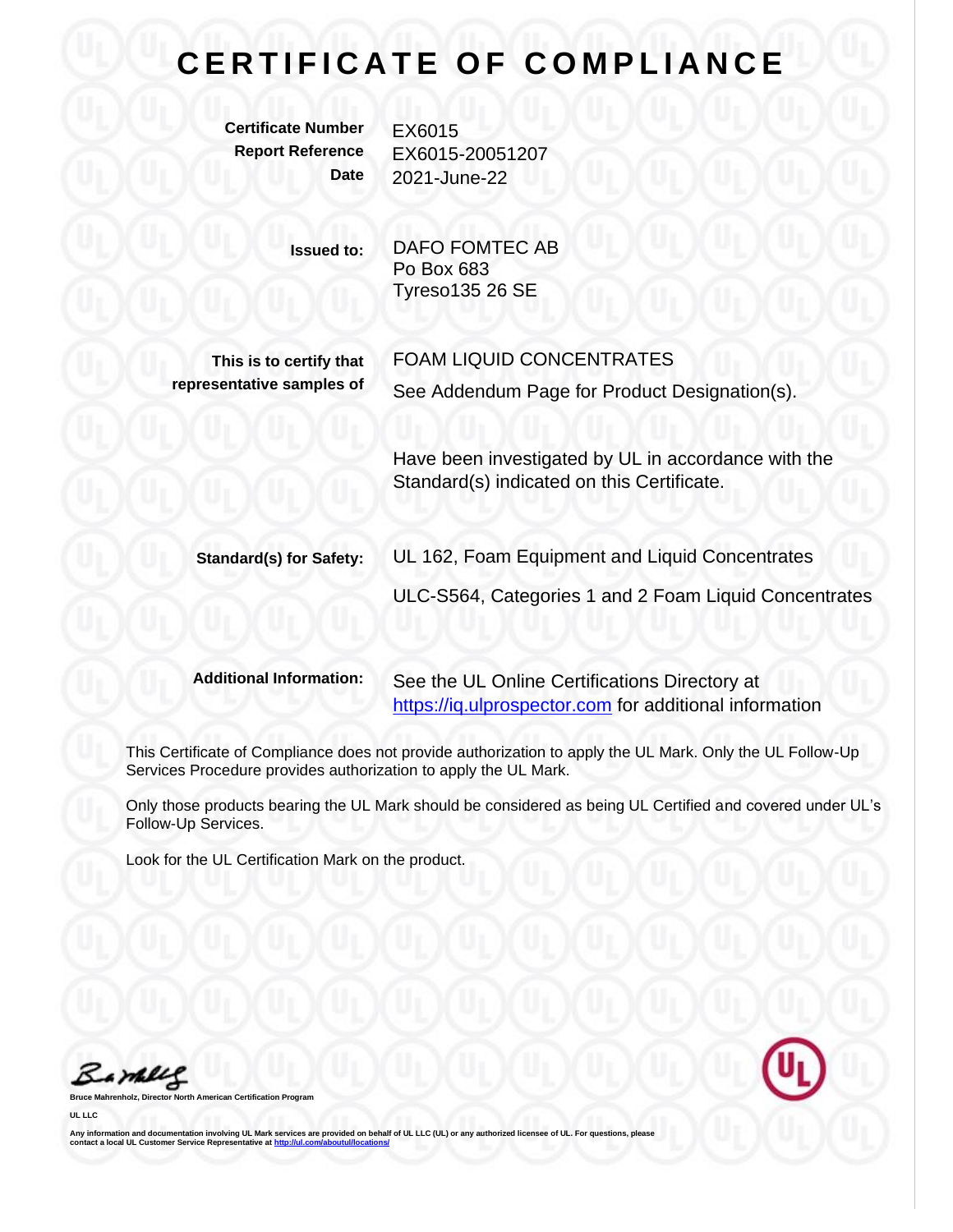## **CERTIFICATE OF COMPLIANCE**

**Certificate Number** EX6015

**Report Reference** EX6015-20051207 **Date** 2021-June-22

This is to certify that representative samples of the product as specified on this certificate were tested according to the current UL requirements

Foam liquid concentrates as follows:

Fomtec FP 3% UL, nominal 3 percent, +35 F minimum storage and use temperature. Hydrocarbon fuels only.

Fomtec FP 6% UL, nominal 6 percent, +35 F minimum storage and use temperature. Hydrocarbon fuels only.

Fomtec ARC 3X3UL, nominal 3 percent Alcohol resistant Film Forming Foam, +35 F minimum storage and use temperature. Hydrocarbons and polar fuels only at 3 percent.

Fomtec AFFF 3% S, nominal 3 percent Aqueous Film Forming Foam, +35 F minimum storage and use temperature. Hydrocarbon fuels only.

Fomtec ARC 3X3 S, nominal 3 percent Alcohol resistant Film Forming Foam, +35 F minimum storage and use temperature. Hydrocarbons and polar fuels only at 3 percent.

Fomtec AFFF 1% ULTRA LT, nominal 1 percent Aqueous Film Forming Foam,+0°F (-18 °C) minimum storage and use temperature. Hydrocarbon fuels only.

Fomtec AFFF 3% ULTRA LT, nominal 3 percent Aqueous Film Forming Foam, +0°F (-18 °C) minimum storage and use temperature. Hydrocarbon fuels only.

Fomtec AFFF 6% ULTRA LT, nominal 6 percent Aqueous Film Forming Foam, +0°F (-18 °C) minimum storage and use temperature. Hydrocarbon fuels only.

Fomtec AFFF 3% ULTRA, nominal 3 percent Aqueous Film Forming Foam, +35°F minimum storage and use temperature. Hydrocarbon fuels only.

Fomtec AFFF 6% ULTRA, nominal 6 percent Aqueous Film Forming Foam, +35°F minimum storage and use temperature. Hydrocarbon fuels only.

FOMTEC FFFP-ARC 3x3 NV Avalanche, nominal 3 percent Alcohol Resistant Film Forming Fluoroprotein Foam, +20 F minimum storage and use temperature. Hydrocarbons and Polar fuels only at 3 percent.

FOMTEC AFFF-ARC 1x3 ULTRA, nominal 3 percent Alcohol Resistant Aqueous Film Forming Foam, +35 F minimum storage and use temperature. Hydrocarbon fuels at 1 percent. Polar solvent fuels at 3 percent.

FOMTEC AFFF-ARC 3x3 ULTRA, nominal 3 percent Alcohol Resistant Aqueous Film Forming Foam, +20 F minimum storage and use temperature.

Hydrocarbons and Polar fuels only at 3 percent.

FOMTEC AFFF-ARC 3x6 ULTRA, Alcohol Resistant Aqueous Film Forming Foam, +20 F minimum storage and use temperature.

Hydrocarbons fuels only at 3 percent. Polar fuels only at 6 percent.

Bamelle

**Bruce Mahrenholz, Director North American Certification Program**

**UL LLC**

Any information and documentation involving UL Mark services are provided on behalf of UL LLC (UL) or any authorized licensee of UL. For questions, please<br>contact a local UL Customer Service Representative at <u>http://ul.co</u>